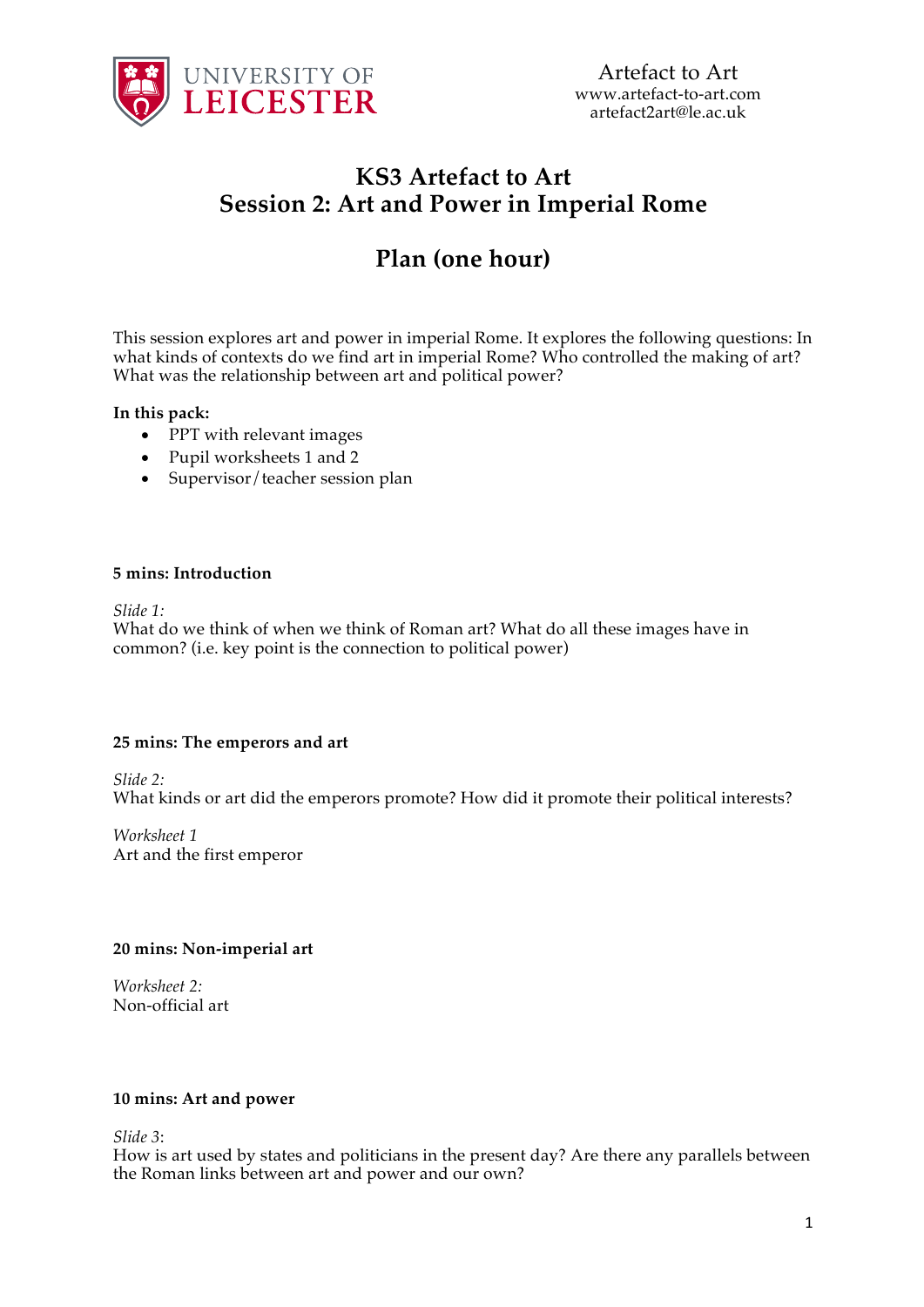

Artefact to Art www.artefact-to-art.com artefact2art@le.ac.uk

#### **Background information:**

Slide 1: images are:

- Statue of the 'Venus Genetrix' type, from the Capitoline museum in Rome This worship of Venus Genetrix (literally: "Venus the mother") was promoted by Julius Caesar and the first dynasty of Roman emperors, the Julio-Claudians. They claimed that the goddess Venus was their ancestor, as she was said to be the mother of Aeneas, the founder of their family. A temple to Venus Genetrix was established in Rome by Julius Caesar, and statues representing her became a common type across the empire.
- Section of relief sculpture from Trajan's Column: This column commemorates the emperor Trajan's defeat over the Dacians (the people from around the River Danube), and was set up in 113 CE in Trajan's Forum. It shows scenes of the military campaign and the victory.
- The front of the Pantheon: The Pantheon was originally built as a temple for "all the gods" (as its name suggests) in 27 BCE by Marcus Agrippa, Augustus' right hand man. The building as we now see it was rebuilt several times due to earthquake damage, but most of it dates from the  $2<sup>nd</sup>$  century CE and the reign of the emperor Hadrian. The inscription on the front says: M(arcus) A(grippa) L(ucius) F(ilius) Co(n)s(ul) Ter(tius) Fecit, which means "Marcus Agrippa, the son of Lucius, made this when he was consul for the third time". It was reused as a church.

Worksheet 1: Art and the First Emperor

- 1. Coin of Octavian
	- a. Octavian was the birth name of Augustus, the adopted son of Julius Caesar and the first Roman emperor who ruled from 63 BCE until 14 CE. He adopted the name 'Augustus' in 27 BCE as an honorific title, implying that he brought wealth and prosperity to Rome.
	- b. This coin was minted around 27 BCE, just before his change of title. It commemorates the conquest of Egypt, and his defeat of the Egyptian queen Cleopatra and her Roman supporter and lover Mark Antony at the Battle of Actium in 31 BCE. After the Battle of Actium, Rome was able to incorporate Egypt as a wealthy province into its empire, which secured the provision of valuable grain and other resources for the city.
	- c. Octavian is represented here as a young man, and behind him is the *lituur*, the symbolic staff of the augur (a Roman priest).
- 2. Prima Porta Statue
	- a. The Prima Porta is a famous statue of Augustus, probably first made around 20 BCE, but which became a model and a pattern for other smaller reproductions in later years.
	- b. Augustus is represented here in military costume, signifying his role as a successful general.
	- c. His breastplate shows the gods in the sky, beneath which are two male figures in the centre of the breastplate, facing each other. The figure on the right is dressed in 'barbarian' clothing and holds an eagle – a Roman military standard. It is thought to represent the king of Parthia (Iran), who had previously captured an eagle. The figure on the left is in Roman military